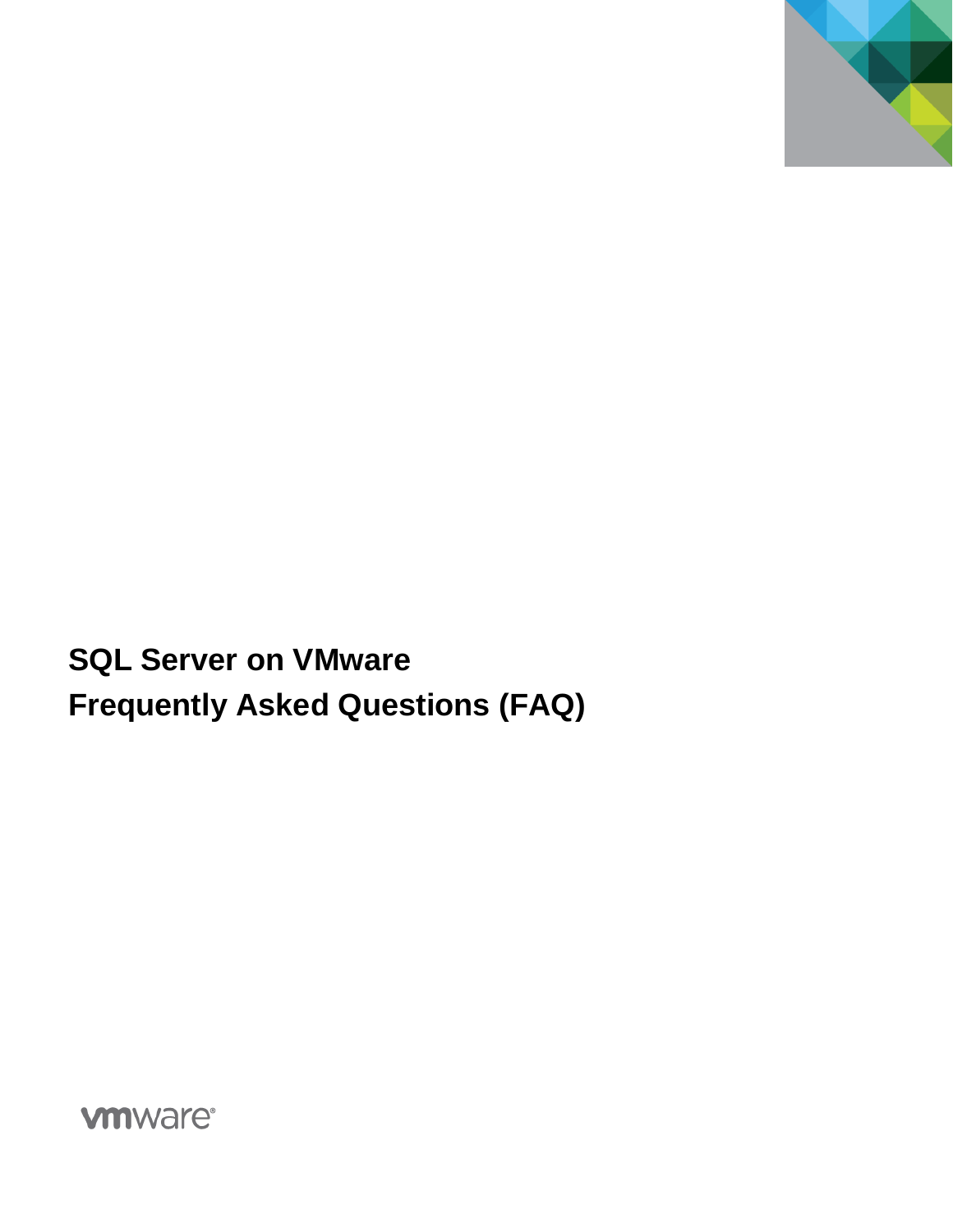© 2012 VMware, Inc. All rights reserved. This product is protected by U.S. and international copyright and intellectual property laws. This product is covered by one or more patents listed at [http://www.vmware.com/download/patents.html.](http://www.vmware.com/download/patents.html)

VMware is a registered trademark or trademark of VMware, Inc. in the United States and/or other jurisdictions. All other marks and names mentioned herein may be trademarks of their respective companies.

VMware, Inc 3401 Hillview Ave Palo Alto, CA 94304 [www.vmware.com](http://www.vmware.com/)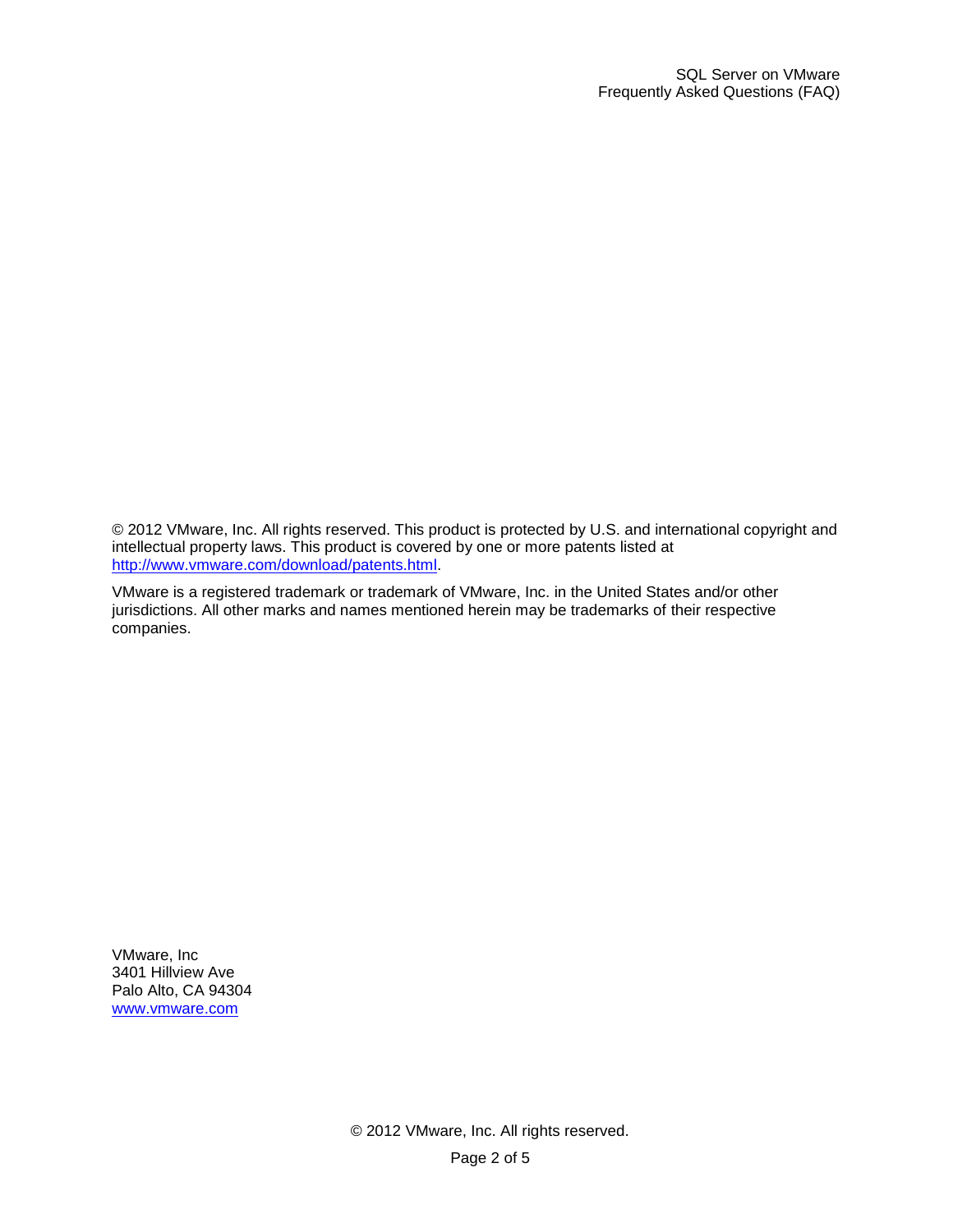# **Frequently Asked Questions**

# **What are the advantages of running Microsoft SQL Server on VMware® vSphere® ?**

There are many advantages, including reducing lab and test server costs, quickly deploying architectural scenarios, simplifying patch and software compatibility, and easily deploying multinode test beds with VMware vCloud® Director™. Other advantages include the following:

- Server consolidation:
	- o Utilize all your server processor cores.
	- $\circ$  Consolidate SQL Server systems with minimal impact to applications.
	- o Consolidate SQL Server licenses.
- Operational advantages:
	- o Rapidly respond to changing workloads.
	- $\circ$  Enhance testing and troubleshooting using cloned production virtual machines.
	- o Isolate database virtual machines from security threats.
- Higher availability with less complexity:
	- $\circ$  Reduce planned downtime due to hardware or BIOS updates with VMware vSphere® vMotion®
	- $\circ$  Reduce unplanned downtime due to hardware failure or resource constraints.
	- o Implement simple and reliable SQL Server disaster recovery.

#### **How can running SQL Server on vSphere save on costs?**

By consolidating database virtual machines onto fewer physical servers, you save on server hardware investments, administrative expenses, and deployment and recovery costs. Running test/development and disaster recovery servers on vSphere can significantly reduce costs by eliminating the need to maintain costly 1:1 server ratios and identical hardware to replicate the production environment.

## **What are my support options for SQL Server on vSphere?**

There are various support options for SQL Server running in VMware virtual machines. For detailed support information, see *Support for Microsoft Software* at [www.vmware.com/support/policies/ms\\_support\\_statement.html.](http://www.vmware.com/support/policies/ms_support_statement.html)

## **What are my licensing options for SQL Server on vSphere?**

Licensing can be a complex topic. For specific usage scenarios, see *SQL Server on VMware – Support and Licensing* at [http://www.vmware.com/files/pdf/vmware-sql-support-licensing-guide-wp-en.pdf.](http://www.vmware.com/files/pdf/vmware-sql-support-licensing-guide-wp-en.pdf)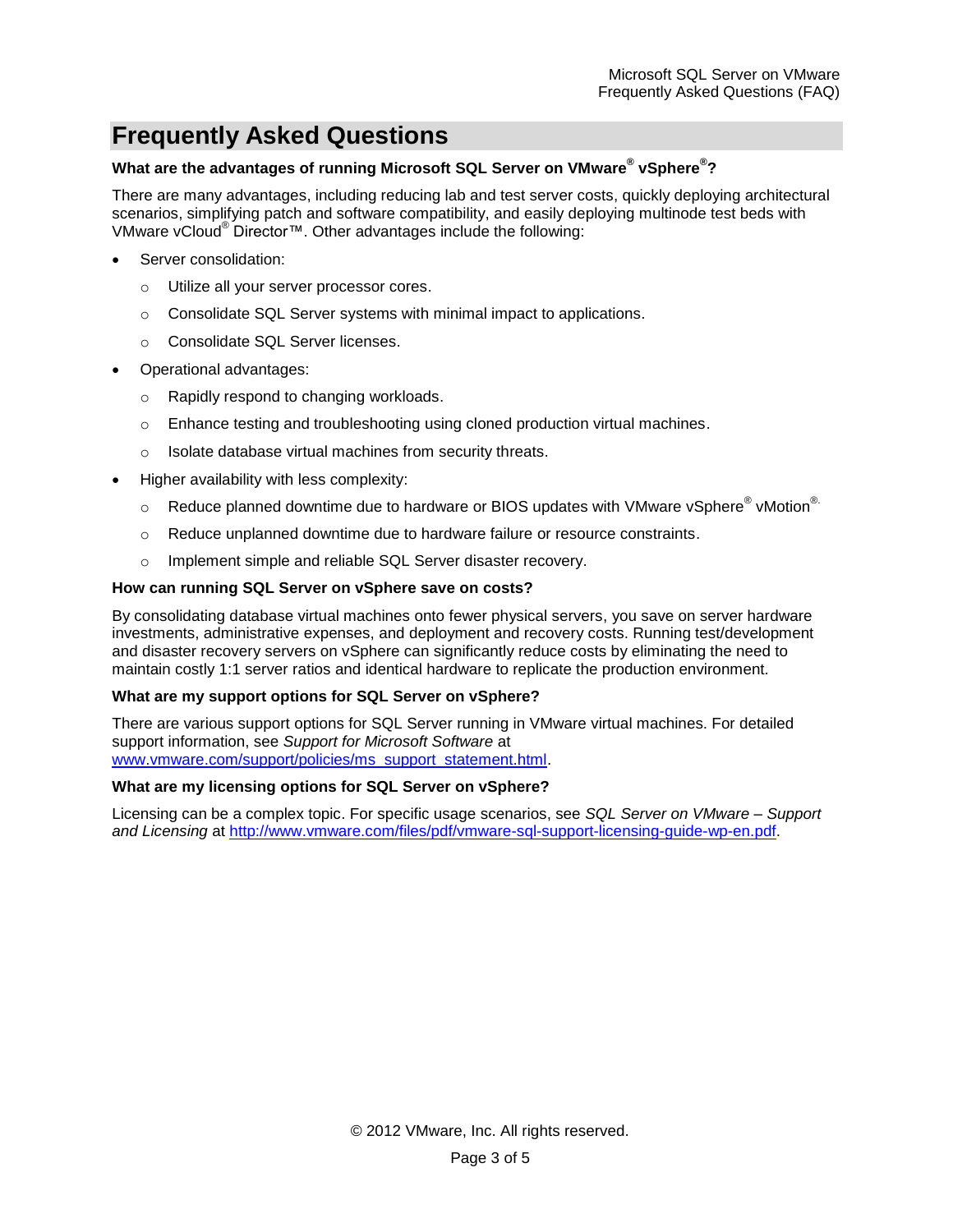## **What are the performance implications?**

SQL Server is an excellent candidate for virtualization, running at 85-95% of native performance. VMware has conducted several performance studies with heavy workloads and aggressive consolidation densities to demonstrate the high performance of SQL Server virtual machines. Performance white papers for SQL Server are available on the VMware Business Critical Applications Web page at [http://www.vmware.com/solutions/business-critical-apps/sql/resources.html.](http://www.vmware.com/solutions/business-critical-apps/sql/resources.html)

## **How about deployment and coexistence? What's the upside?**

Unlike traditional database consolidation on physical servers, using vSphere to consolidate your databases offers the best possible co-existence strategy, allowing for high consolidation ratios without sacrificing specific application needs. With vSphere, you can consolidate your SQL Server systems as-is, without having to change the database version or patch level, thus reducing the need for expensive and complex application remediation.

## **How difficult is this solution to manage?**

Management is simple. VMware vCenter provides a single user-friendly interface to manage virtual machines, physical servers, network, and storage components.

# **How do I properly size my environment for virtualization?**

There is very little difference between sizing SQL Server virtual machines and sizing physical SQL Server systems; just follow Microsoft guidelines, taking into account application requirements. As you begin to understand the performance characteristics of the environment, you can instantly adjust processor and memory with VMware Hot-add.

# **How long will it take to deploy and configure SQL Server virtual machines?**

Using virtual machine libraries, templates, and SQL Server Sysprep utility, you can provision new SQL Server virtual machines from preconfigured OS and SQL Server images, significantly reduced deployment time to minutes. Alternatively, VMware vFabric Data Director v2.5 provides the capabilities to automate deployment, management and governance of SQL Server 2008 R2 and SQL Server 2012. You may deployment multiple SQL Server systems through the powerful web-based console in just minutes.

## **Is this solution scalable?**

Yes. Virtualization allows the flexibility to initially size servers on the conservative side, and then scale quickly to meet the growing messaging demands of your business. When workloads outpace the capacity of your hardware, vSphere features allow you to migrate to newer hardware with no interruption in service to your application users. In fact, performance tests have shown excellent results in both single virtual machine performance and highly consolidated scenarios with many SQL Server systems on a single physical host [\(http://www.vmware.com/resources/techresources/10033\)](http://www.vmware.com/resources/techresources/10033).

## **Will running my SQL Server environment on vSphere improve availability?**

Yes. VMware vSphere High Availability (HA) provides built-in protection from hardware failure that covers every virtual machine running in the VMware cluster. Even planned downtime can be avoided through the use of vSphere vMotion, allowing server hardware maintenance that does not interrupt service to your end users.